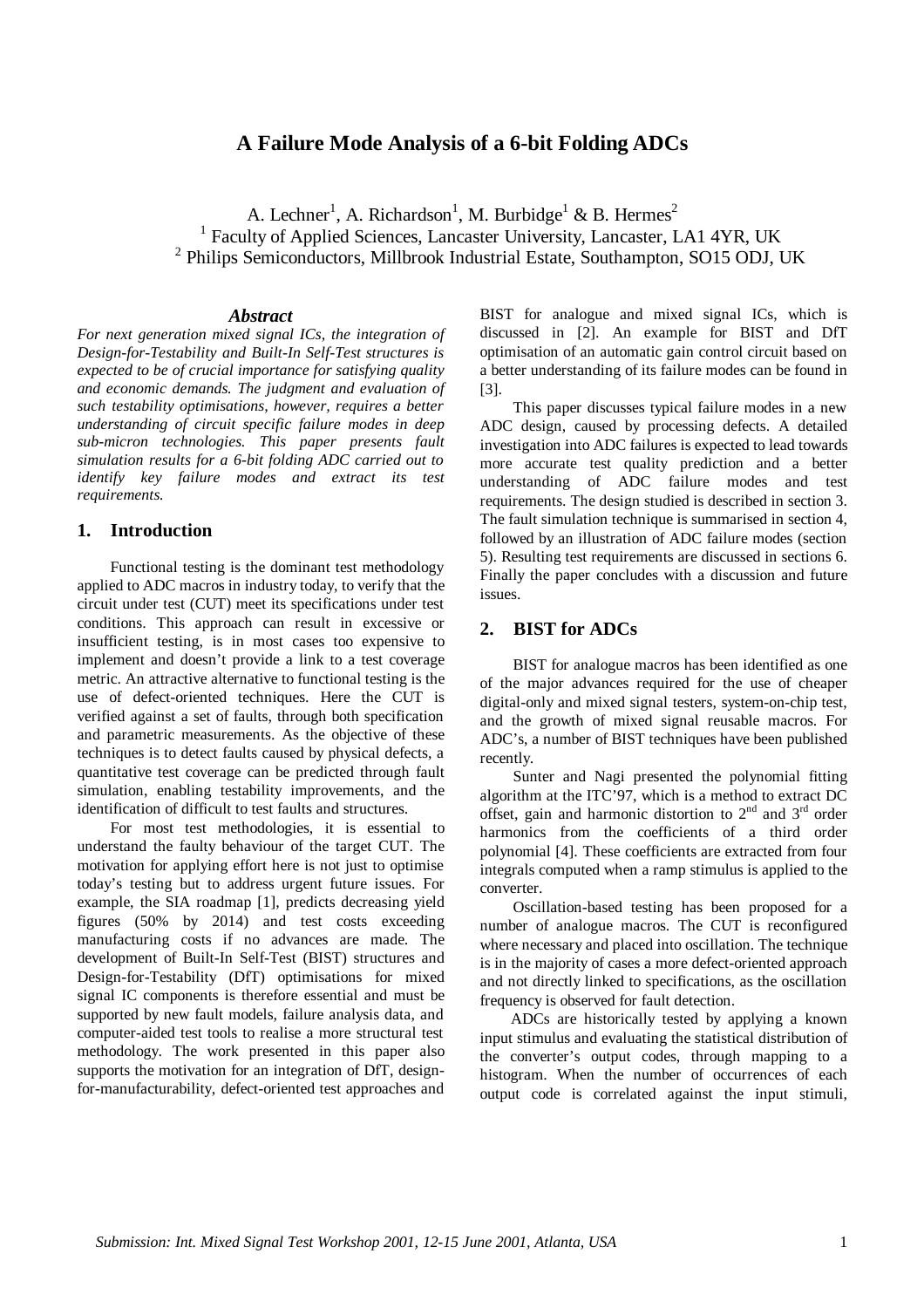specifications, such as DNL, INL, gain and offset error can be determined. Frisch and Almy presented a histogrambased BIST for ADCs, called HABIST [5]. A technique to minimise this area overhead by the use of time decomposition has been published [6].

BIST for ADCs seems the most promising and realistic on-chip test support solution for analogue macros. However, test quality figures for the techniques proposed are unknown. There is currently little data that summarises the probable spectrum of fault behaviour associated with converters implemented in deep sub-micron technology. Realistic quality improvements through design or DfT need this information. In the long term, fault simulation requirements may even be reduced by the definition of fault simulation models representing groups of faults resulting in similar failure modes. This would enable a faster and more accurate evaluation of existing and future BIST and DfT techniques in terms of test coverage capability.

### **3. 6-bit folding ADC design**

The converter under investigation, a 6-bit 330MS/s differential folding ADC. It is implemented in a 0.3? m standard CMOS process. The layout occupies 0.1mm<sup>2</sup> of silicon, contains 1050 transistors. 75% of the silicon area is dedicated to analogue circuitry.

The analogue section of the converter comprises a resistor ladder to generate the differential reference voltages, two amplifier arrays, a track and hold array, and a comparator array, as illustrated in Figure 1. Two groups of signal paths can be identified. The first group of signals contributes to the calculation of the four lower bits,  $d_0$  to  $d_3$ , while the second group determines the two higher bits *d4* and *d5*. For each group the subcircuits contained in the five arrays (Figure 1) are identical, allowing a reduction in the number of faults to simulate, as explained in section 4. To further reduce fault simulation times, the digital encoding block and the clock generator have been replaced by simple behavioural models.



### **4. Fault Simulation of ADC**

Fault simulations usually facilitate test quality computation, DfT optimisation, and the identification of difficult to test and difficult to detect faults [7]. Within this work, the approach has been adopted to ex tract information on failure modes for ADCs.

A fault list has been ex tracted from the layout based on a detailed investigation into DSM failure mechanisms.

*Fault simulation models used (gate-oxide shorts, floating gate transistors, narrow MOS transistors and others) will be listed briefly in the final paper to provide essential background information.* 

The ADC's fault list obtained contains 4469 faults and includes probability data. As mentioned above, the converter contains a large number of identical sub-circuits composing two types of signal paths. Hence only faults affecting one lower bit signal path and one upper bit signal path are simulated. The reduced fault list contains 629 candidates (Figure 2). Taking fault probability data into account, the group of short (open) faults affects 94% (6%) of faulty devices due to defect statistics applied.



# **4.1 Fault Simulation Analyses**

A transient simulation for a ramp input stimulus has been chosen in order to evaluate the ADC's failure modes. The stimulus has been defined to cover the full ADC input range (tolerating offset and gain effects) and to allow sampling of the digital output at speed with 5 to 6 samples per code. Apart from computing the first and last transition edge to obtain offset and gain values, the number of code occurrences, minimum and maximum code width (CW), and the running sum of CWs up to a certain code, estimating integral non-linearity (INL), have been measured. Additionally, maximum output code increase and decrease, and the average current consumption at various voltage sources have been monitored. The converter has also been simulated in power down mode where the current consumption is computed. The digital circuitry has been replaced by a behavioural model to reduce simulation times. Simulating 622 faults for the ramp stimulus requires an approximate simulation time of 375 hours on a Sun Ultrasparc II. For our purpose this has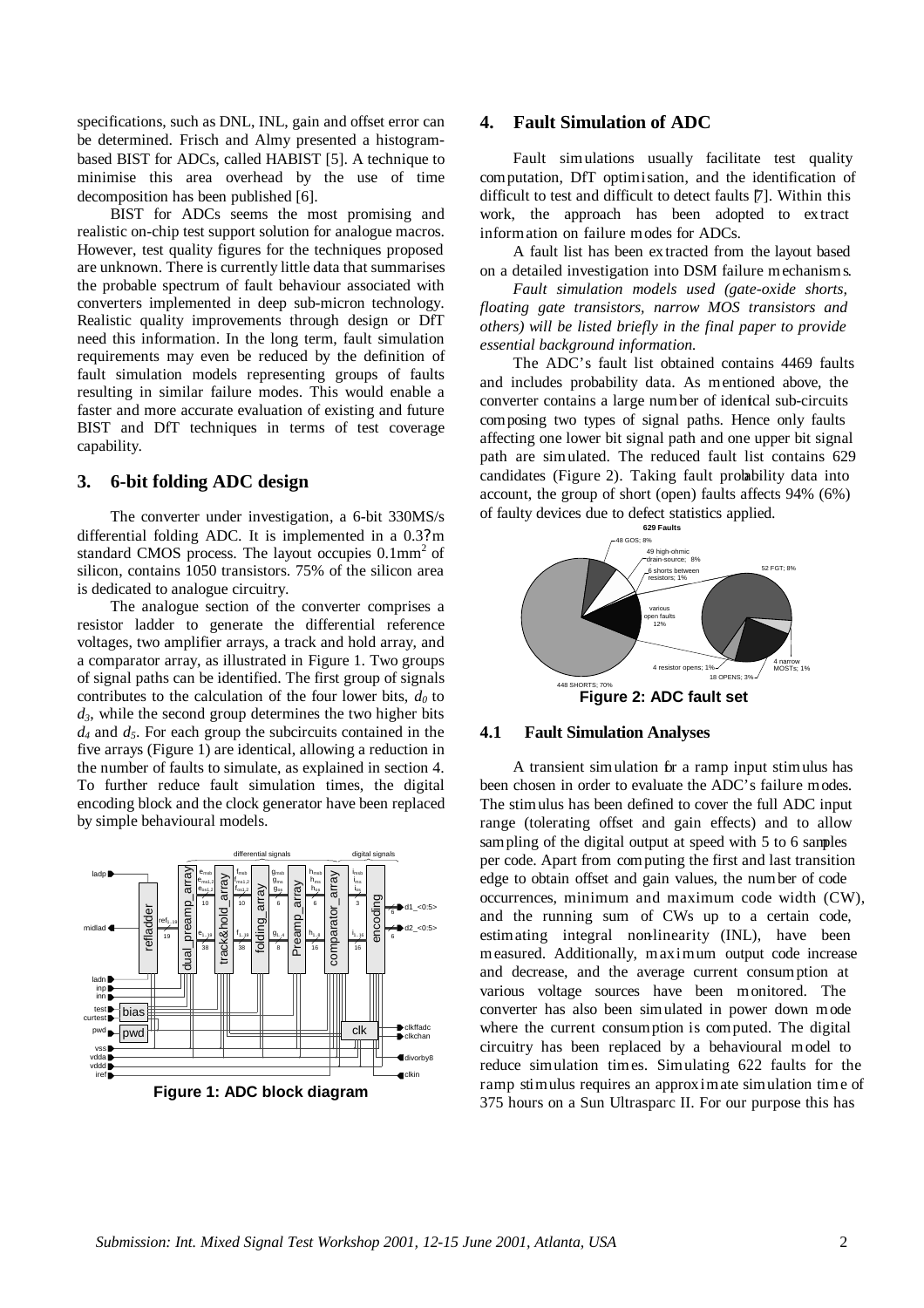been acceptable, the use of behavioural models for nonfault-affected analogue circuitry, however, is ex pected to reduce the simulation time dramatically.

Ongoing simulations are performed to evaluate dynamic failure modes, where the converter is fault simulated against a typical functional test.

# **5. Failure Modes**

Data analysis has been based on the use of fault coverage (FC) and weighted fault coverage (WFC), taking the fault probability into account [8], defined as:

$$
FC\ ?\ \frac{\overset{N}{2}Dn}{N}2100\% \qquad \qquad WFC\ ?\ \frac{\overset{N}{2}Dn*Wh}{\overset{N}{2}Wn}2100\%
$$

*Dn:* binary detection function

with *0* undetected; *1* detected fault *n* out of *N* faults *Wn:* number of circuits containing fault *n* 

Figure 3 summaries some of the data obtained. The fault coverage is illustrated for comparing *offset*, *gain* and *CW* against thresholds determined by the use of Monte Carlo process variation simulations. Estimating *INL* as mentioned above is common practise in some BIST techniques for ADCs. Furthermore, coverages for average current measurements during ramp simulation (*Meas*) and monotonicity (*mono*), and the accumulated FC  $Accu$ ) test are given.

The illustration below also presents data on the hardness of the failure mode exhibited. A significant proportion of short faults are only causing test failures when modelled by a low-ohmic resistor  $(1)$  to  $20$ ?), but remain within the tolerance window for highenshorts (1k? ). Applying a realistic test threshold (computed by Monte -Carlo simulations taking measurement resolution and other contributing factors into account), leads to an accumulated fault coverage of more than 82%. Widening the test thresholds by 200% will still lead to a FC of more than 75%. The measurement most sensitive to the threshold applied is the CW computation.

*Further explanations and coverage figures (FC and WFC) for power-down tests and others will be included in the final paper.*



Figures 4 to 8 illustrate some of the failure modes observed for the ramp input stimulus.

*The final paper will contain detailed descriptions on faults causing single test failures, for example CW only, and fault diagnosis capabilities. As depicted in Figure 7 and Figure 8, evaluating the number of local CW maxima allows some level of fault location. Also parametric faults will be addressed, leading towards a discussion on Design-for-Robustness for analogue circuitry.*

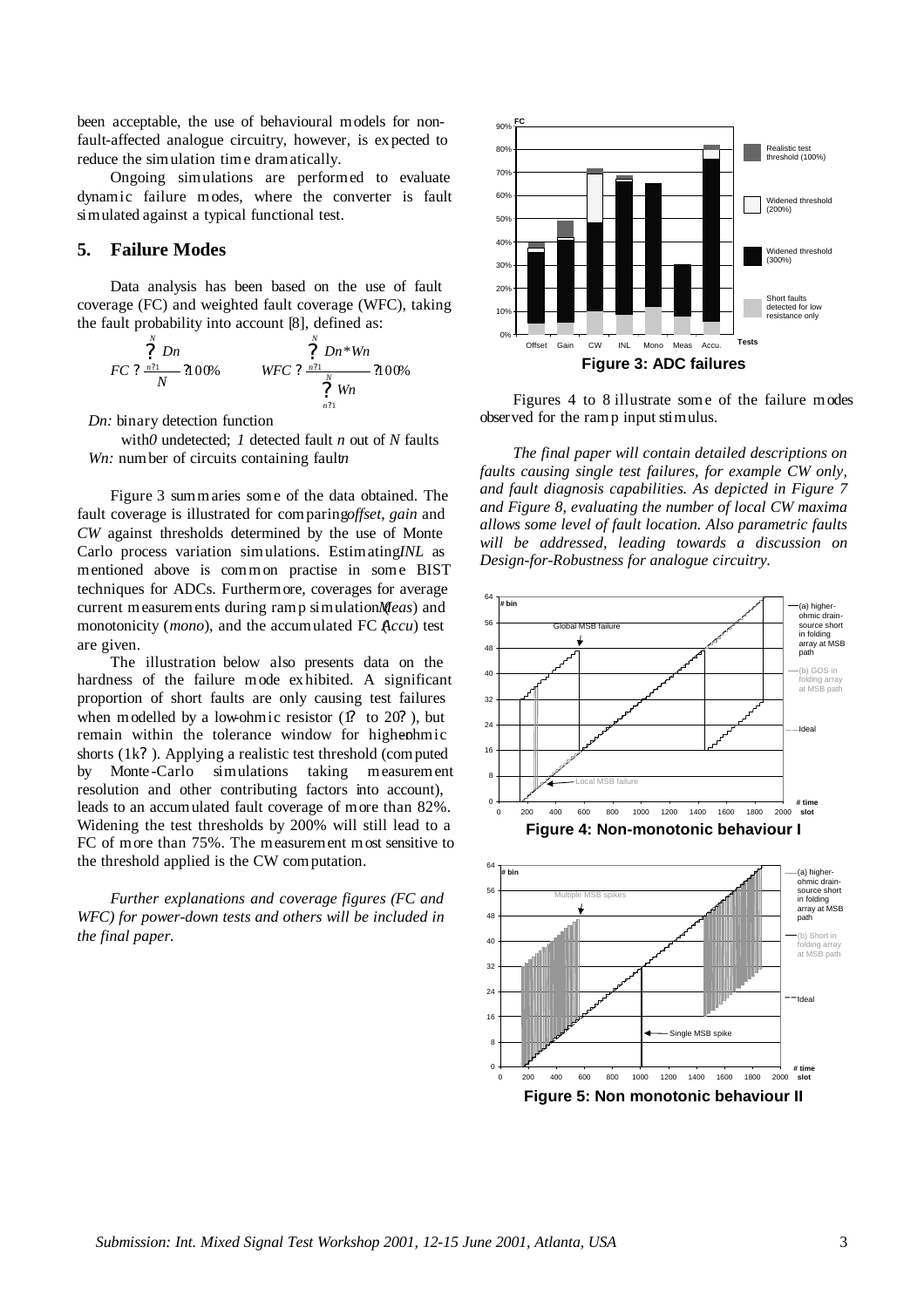

#### **6. ADC test requirements**

To summarise preliminary results it can be stated that 85 to 90% of faults exhibit failure modedetectable by DC specification measurements. While the majority of faults caused by process induced spot defects exhibit hard functional failure (missing codes, ex cessive DNL, nonmonotonic behaviour), a large portion of the fault set, about 30 to 40%, will result in parametric functional failure only. Ex amples have been shown, indicating that process induced faults, such as shorts, opens, FGT, GOS etc can in fact cause performance to marginally fail specification, such as DNL or INL.

### **7. Conclusions & future work**

The paper has identified failure modes of the target ADC. It has been shown, that a large proportion of traditionally considered shorts and opens and some other device oriented faults, such as GOS, FGT or SDP, contribute to failure modes missing performance specifications only marginally. Expected test coverage figures against the layout ex tracted fault set have been presented, that provide key data required for test program optimisation. BIST techniques published recently are ex pected to achieve fault coverages of about 80 to 90%.

More detailed analysis is required to pinpoint the prime test objective and potential quality problems. Detailed and timeconsuming structural DfT studies utilising fault simulation environments seem to remain the only approach leading to a better understanding of analogue circuit specific failure modes. Computeraided test tools currently under development will reduce required man-time, and new test coverage figures may eventually pave the way for test quality computation. Automating the test program generation and DfT optimisation itself, however, remains a challenge.

Ongoing and future work is addressing dynamic tests to further improve the understanding of failure modes. This may result in the use of defect-oriented, faster and cheaper tests which may also be supported by on -chip test support structures. Also work is required on the definition of appropriate coverage metrics.

#### **Acknowledgements**

This work has been supported by EPSRC through the "ATOM" project (Analogue and Mix ed Signal Integrated Circuit Test Support for High Quality, Low Cost Manufacture) - EPSRC GR/M7553 and through EC Framework 4 program 'ASTERIS' ref: ESPRIT 26354.

# **References**

l

- [1] Semiconductor Industry Association: 'International Technology Roadmap for Semiconductors, 1999 Edition', 1999
- [2] A. Lechner, M. Burbidge, A. Richardson & B. Hermes: '3DB challenge for DfT, DfM, DOT & BIST integration into analogue and mix ed signal ICs', Latin American Test Workshop, LAT01, 1114<sup>th</sup> Feb. 2001, Cancun, Mexico
- [3] A. Lechner, J. Ferguson, A. Richardson & B. Hermes: 'A partial builtin self-test for a high performance automatic gain control circuit', Design, Automation and Test in Europe, DATE99, 912th March 1999, Munich, Germany, pp.232-238
- [4] S. K. Sunter & N. Nagi: 'A simplified polynomifiating algorithm for DAC and ADC BIST', IEEE International Test Conference, ITC97, 35th Nov. 1997, Washington, DC, USA, pp. 389395